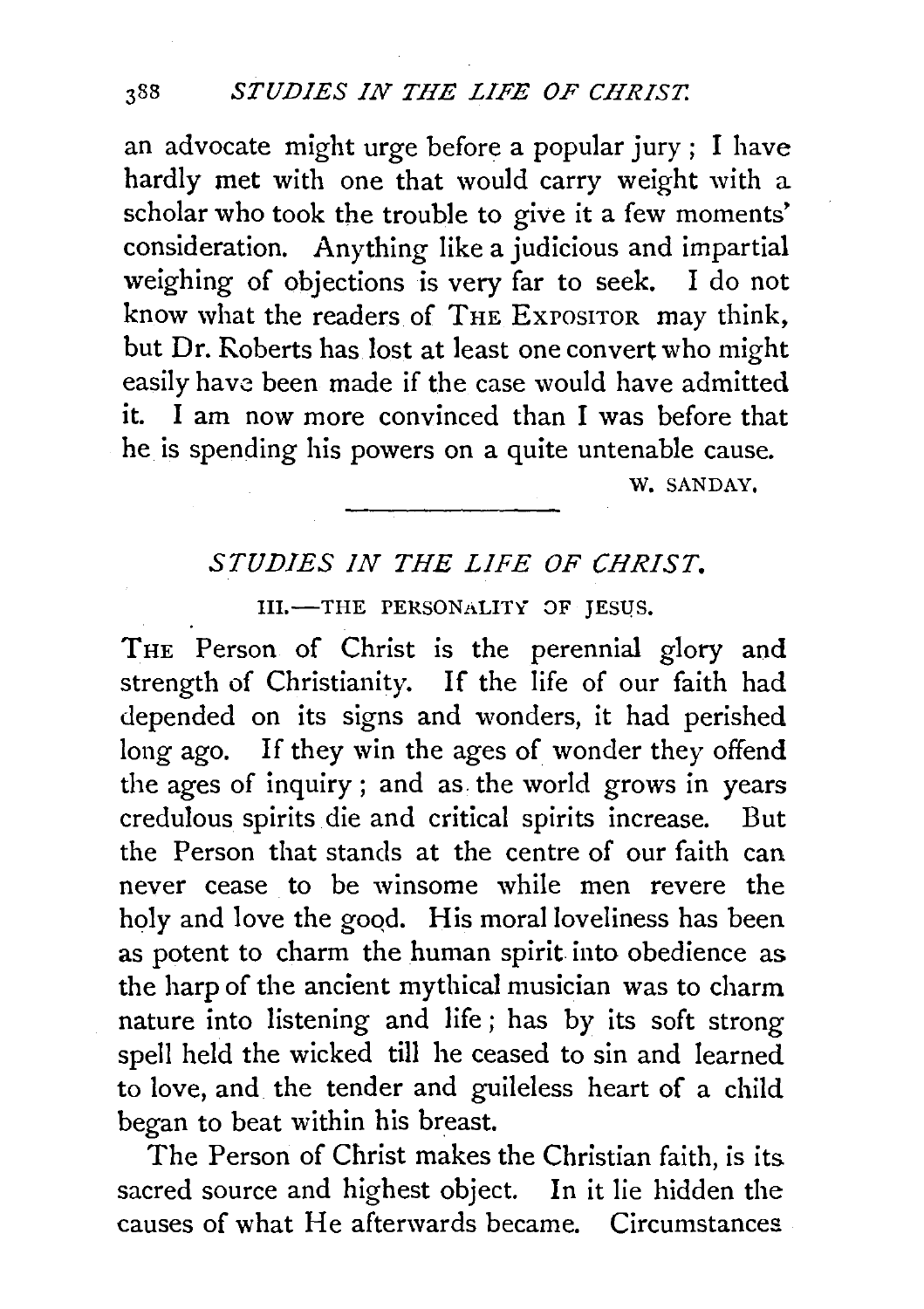did not make Him; God did. Thousands lived under the same conditions, in the midst of the same society, under the same heaven, in communion with the same nature, were born in the same faith, nurtured in the same schools and under the same influences; yet of these thousands not one can be named with even the most distant claim to be compared or matched with Jesus. And why from among the many millions living in his own land and time did He alone become the Christ ? The ultimate answer must be sought in his nature, in his person. That was his own, not given by man, but by God, full of the potencies that have blossomed into the glorious Being that has overlooked and ruled the ages. Education can educe, but cannot produce ; circumstances may plant and water, but they cannot create ; the increase must be given of God. Where the eminence is so pre-eminent and peculiar, the name that best expresses the nature and relations of Him who achieved it is the one proper to Jesus alone among men, "the Son of God."

The Person of Jesus stands in the most intimate and -organic relation with his words and acts. Here the speaker and thing spoken are, while distinguishable and different, inseparable. The teaching of Jesus is his articulated character, his Person the realized religion of Christ. The more the Person is studied the better should the religion be understood ; in the former the latter finds its creative source. Of the works Jesus performed, the greatest must ever remain Himself, since beyond all question the grandest element in Christianity is Christ. But if we are to know what He was as a result, we must, in some measure at least, know how He became it. He was not an abnormal being, an arti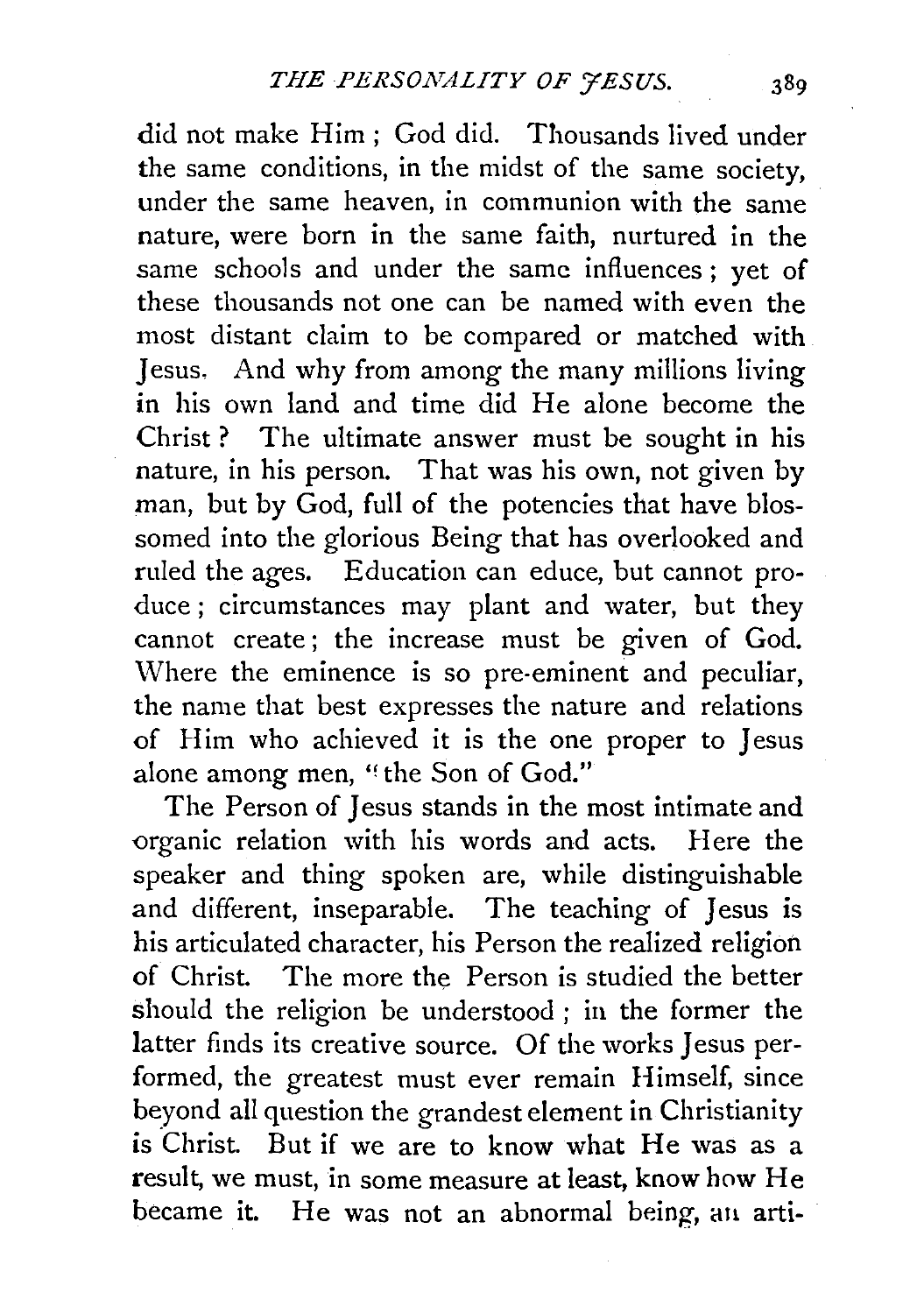ficial or mechanical product, but a growth. His manhood developed out of a youth which had beneath it boyhood, childhood, and infancy. For the perfect man could be perfect only as his becoming was throughout human. A being sent full-formed into the world had been a monstrosity  $-a$  stranger to our kind, like us. perhaps, in form, unlike us in everything essential and distinctive. But He who came to lift us from our evil came to do it in and through our nature, and in Him it orbed into the one perfect Person that has at once dignified and redeemed humanity. And so He has made the world feel that while He hates evil He loves man, and men can cry to Him-

> Be near us when we climb or fall : Ye watch, like God, the rolling hours, With larger, other eyes than ours, To make allowance for us all.

The growth of Christ must, then, be considered natural: strictly so alike in its physical, intellectual, and ethical aspects. His manhood can be real only as it remains a manhood realized within the limits necessary to man. The supernatural in Jesus did not exist for Jesus, but for the world. What He achieved for others might manifest the superhuman; what He achieved in Himself shewed the human-humanity under its common conditions, obedient to its own, or rather its Maker's laws, become perfect, the realization of its eternal ideal or archetype as it exists in God. But one so conceived is not remote from God—rather is penetrated and possessed by Him. His humanity is full of the Divine $$ is a Divine humanity. Yet it is so for moral rather than physical reasons, because of spiritual rather than essential relationships. Were his humanity but a mask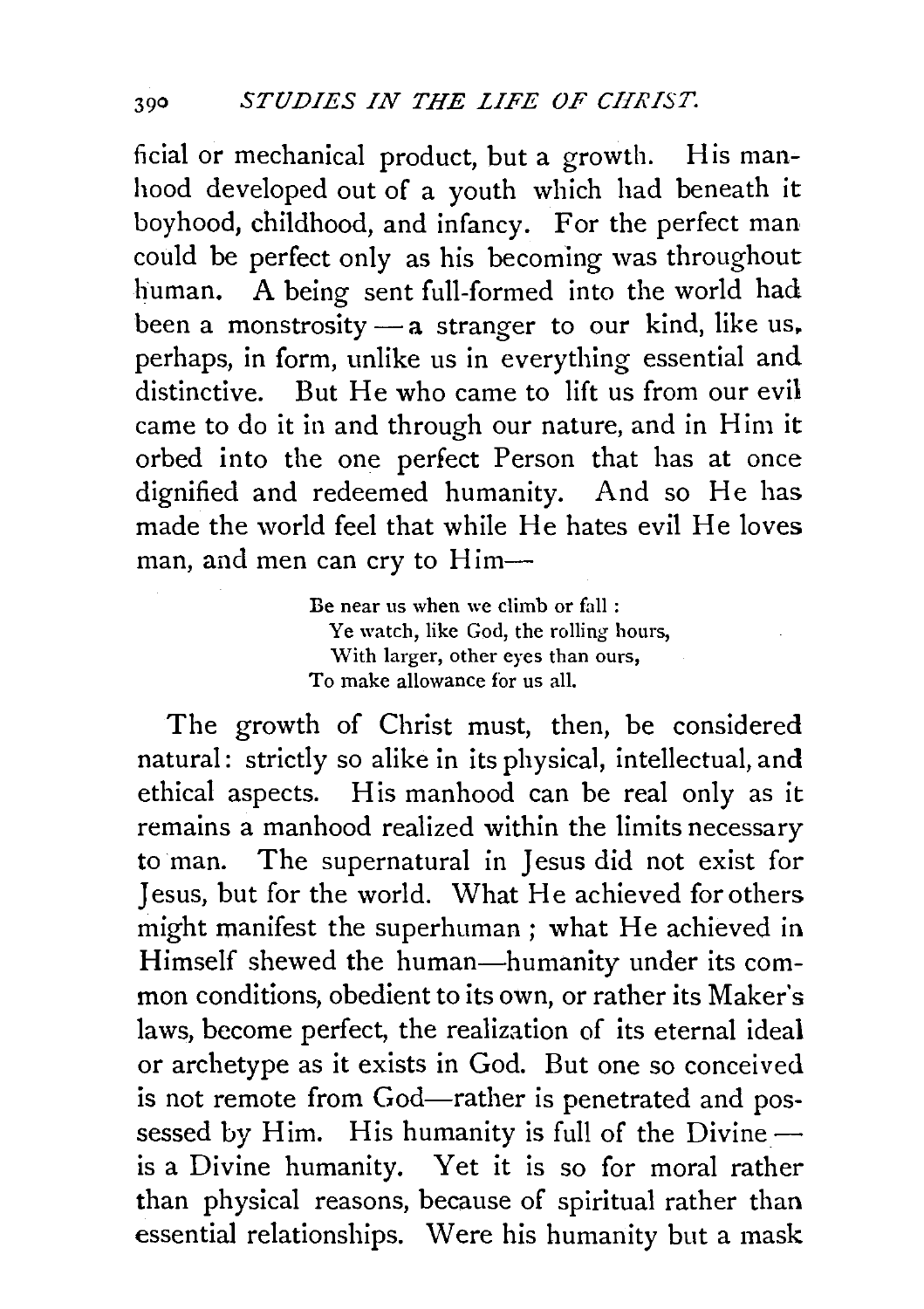for his divinity, it would be illusive, without the meaning that belongs to truth, or the strength that belongs to reality. But if we must hold the reality of his manhood we must not shrink from the idea of his growth. Luke, at least, did not. He<sup>1</sup> exhibits the marvellous boy as increasing in wisdom and stature, and in favour with God and man.

But this growth cannot be well conceived apart from the scenes and influences amid and under which it went on. These, therefore, need to be collected into a more or less coherent picture. We must begin with his Home. It was at Nazareth, a town which survives almost unchanged to this day. Its narrow streets, tall houses, here and there almost meeting overhead ; its still life, flowing undisturbed by the thoughts that move and the fears that agitate the great world, are now much as they were then. The home was poor. Joseph was an artisan, and Mary, woman of all work as well as mother. Their house would be of the common Eastern type, house and workshop in one, lighted mostly by the door, the light shewing curiously mingled the furniture of the family and the tools of the mechanic. The daily fare would be humble enough ; everywhere the signs of less meanness, perhaps, but more poverty than need be found in the home of our modern carpenter. The circumstances were not propitious to magnanimity, to wealth and majesty of soul. Town and home were alike insignificant, poor. Nazareth was a remote place, neither loved by the Jew nor admired by the Gentile. It was not a centre into which the wise of many lands gathered, where the words of the mighty dead were studied, and their spirits unsphered.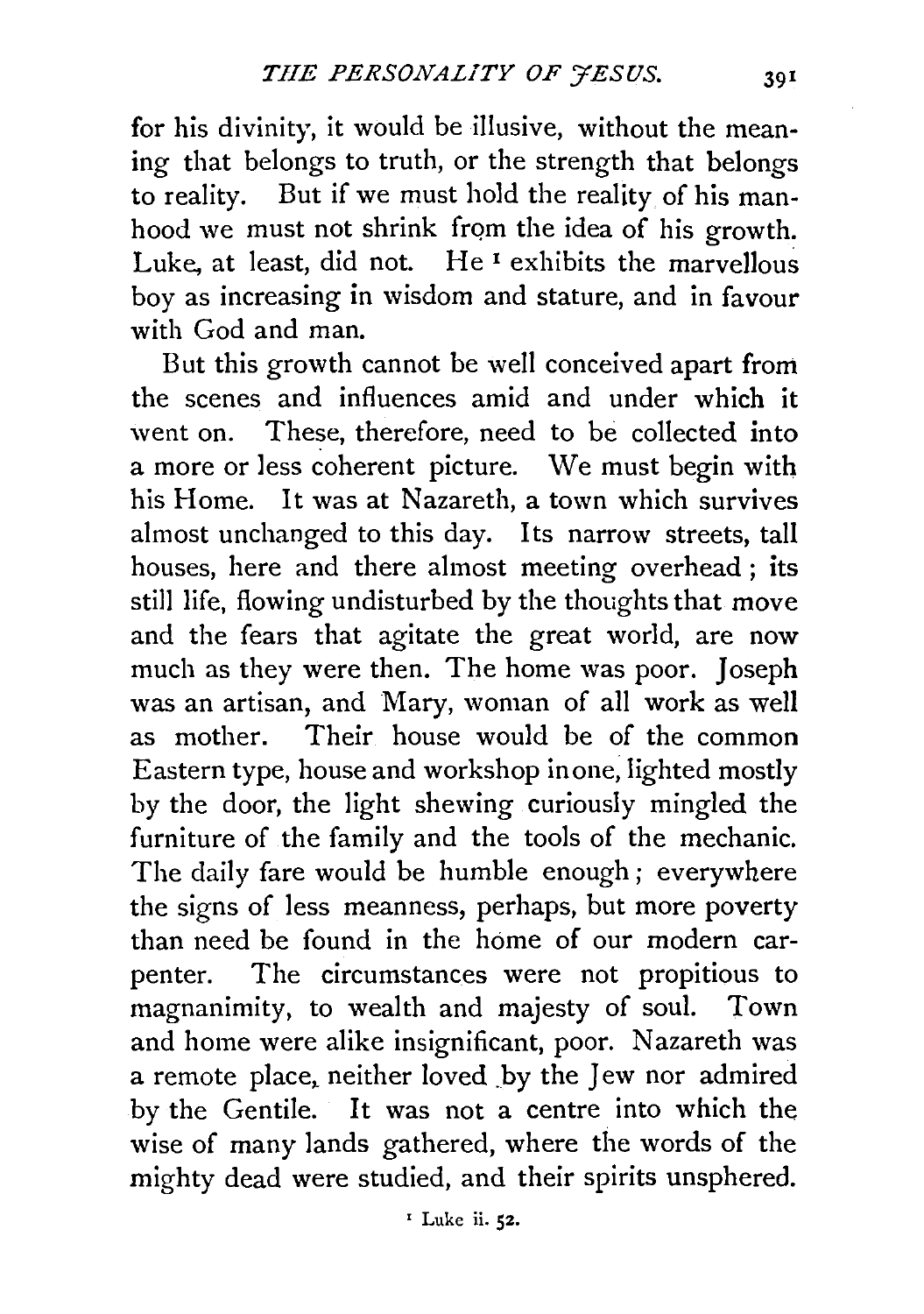Small as to population, secluded as to position, it nestled in its quiet nook, undisturbed by the march of armies, or the stiller hut grander march of mind. There Jesus grew, his genial soul"making the soil genial, unwatered by strange dews, unwarmed by alien suns, in breeding, a Child of Moses, in birth, " the Son of God."

But the home is made by the Parents ; they determine its ethical and intellectual character. For the Hebrew the home had pre-eminent sanctity ; his religion dignified and blessed it. Paternity was honourable, the sign of Divine favour, children being "the heritage of the Lord." Honour to parents was the highest and best rewarded human duty, stood second only to the honour due to God. The children God gave man was to teach; He who made the family was to receive its homage. And so the home was to be a school for religion ; the father was to instruct his children, and command them that "they shall keep the way of the Lord, to do justice and judgment."<sup>1</sup> Parents and children in Israel had thus a sanctity to each other unknown to the men of Greece and Rome: their relations were throughout religious, consecrated by God and defined by his law. And if we may interpret the home at Nazareth through the mind and speech of Jesus, it must have been an ideal Hebrew home. It is but reasonable to suppose that in his later teaching his earlier experiences are in part reflected. "Father" is a name He so uses as to shew that for Him it was steeped in the fondest and tenderest associations, was the symbol of loved memories and endeared relationships. In the picture of the father who cannot resist his child's pleading, or the still grander picture of one

' Gen. xviii. rg.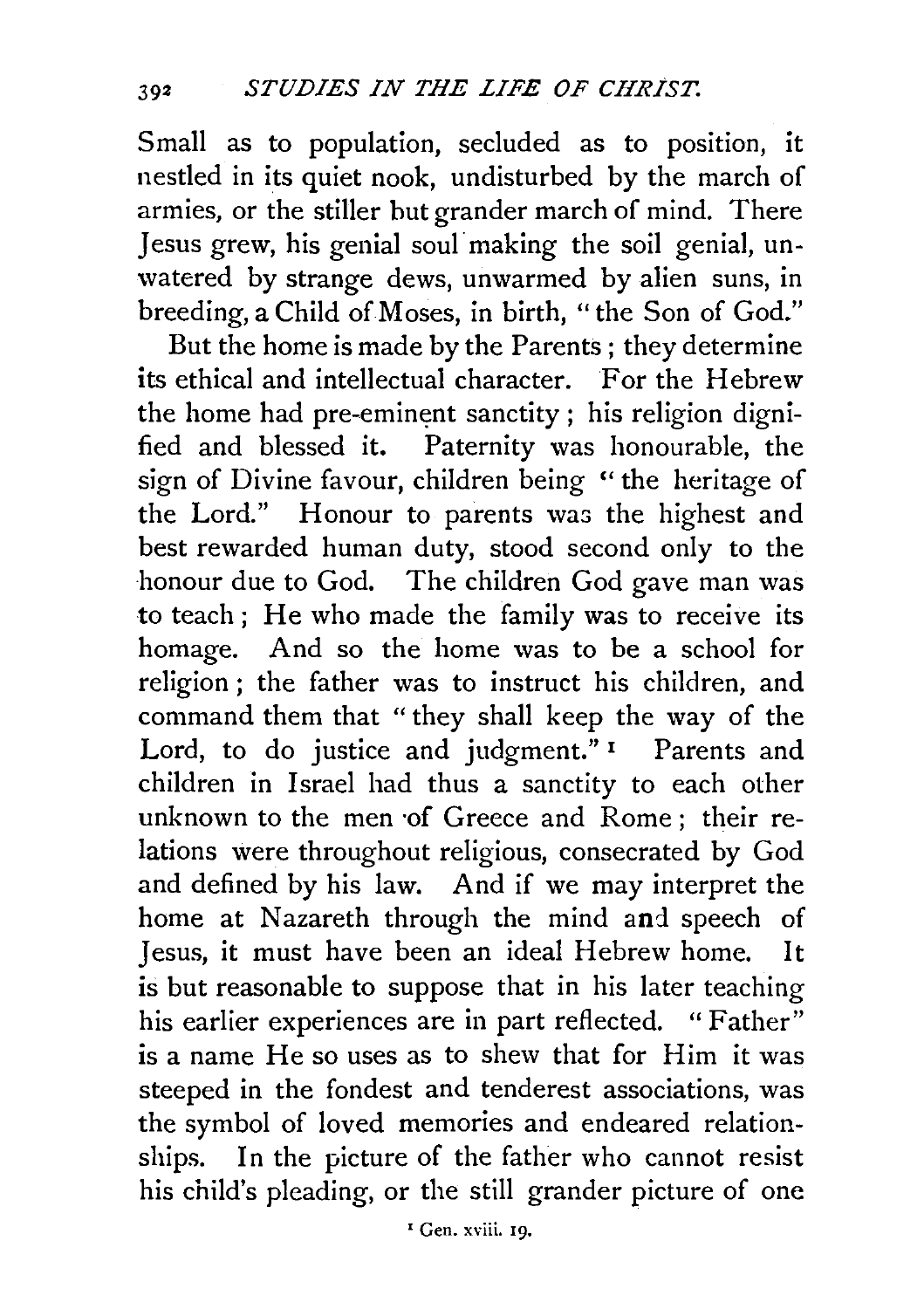who knows how to forgive and restore a penitent son, and how to rebuke and forgive a son hyper- because hypo- critical, we seem to have features that could be painted only by a hand guided by a heart that had known before the imagination had created. Even within " Our Father which art in heaven" there may live a transfigured earthly reminiscence, the recollection of a father who had passed into the heavens. Childhood, too, is beautiful to Jesus, the manifest image of a time when He lived, sheltered and tended by prescient love. Years that were so sunny to memory could not have been bitter to experience, must have been possessed of the light and love that are to the heart of man as the life of God. Then He learned the value and the strength of human affection, the holy and beautiful love that in the child responds to the brooding and creative love of the parent.

Beside the home there stood the School. Schools, in the modern, or in any formal sense, Jesus could hardly have known. There were, indeed, famous schools in Jerusalem, but no evidence that in the time of Jesus any existed in Nazareth. The wonder both of Nazareth and Jerusalem as to how He had come by his wisdom, and as to how He knew his letters,<sup>1</sup> proves that He had not been educated in any school. Yet He must have had teachers. He knew letters, could read the Scriptures, was familiar with the interpretations of tradition and the school.<sup>2</sup> We may well believe that his parents had been his earliest teachers. An authority no Hebrew could despise bound them to teach their children the law and the words of God.3

<sup>&#</sup>x27;Matt. xiii. 54; Mark vi. 2; John vii. 15.

 $^2$ Matt. xii. 3, xix. 4; Luke iv. 16; Matt. xv. 1-9, xxiii. 2, ff., v. 17-20; Mark xii. 35. <sup>3</sup> Deut. xi. 19.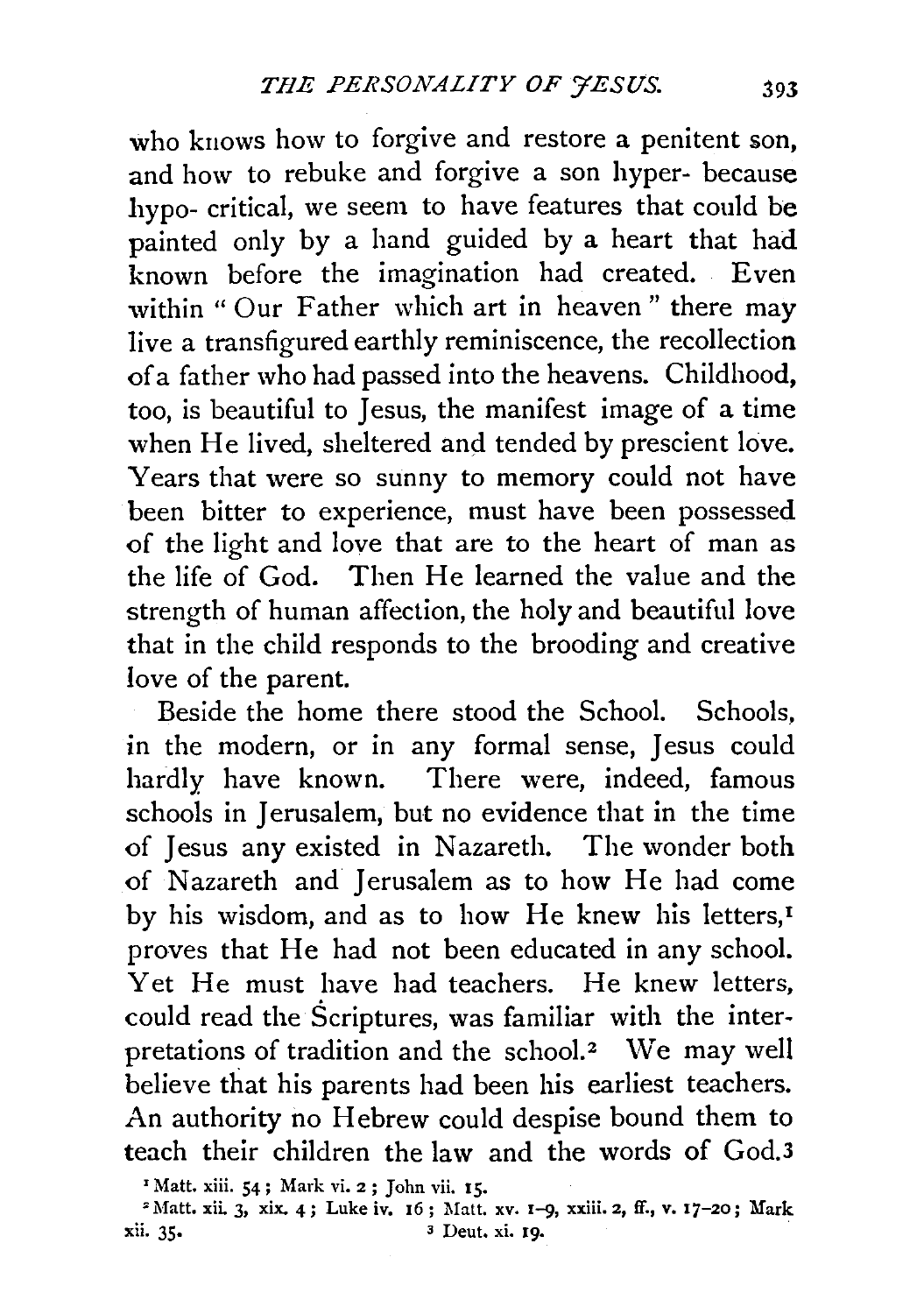The proverbs the Jew loved, the short pregnant sayings into which were condensed the experience and wisdom of the ancients, were taught the child by father and mother alike.<sup>1</sup> Then there was the synagogue, where Jesus must often have been, and where his wondrous open soul must have learned by every sense. In the society of the worshippers He would enter into the fellowship of Israel, become conscious of affinities that would awaken many sympathies, especially with the sins, the sorrows, the hopes, the aspirations of man. There, too, as He listened to the skilled yet childish interpretation of the Law, as He watched the masked yet apparent struggles for place, He may have learned to understand the scribes and Pharisees. The synagogue may have been the school that instructed Him in the *idola* of the human heart, shewed Him how man could be so loyal to his own dreams and doctrines as to be faithless to Divine realities and truths. But with Him to see the folly and weakness of man was only the better to know the wisdom and strength of God. As He sat listening to the voices of heaven and earth, now blending in strange sweet music, and again meeting in sad deep discord, what thoughts, what visions of man's struggle towards God and God's endeavour to reach man must have come to Him! In experiences like these the Christ would find teachers qualifying Him to be a merciful and faithful High Priest, compassionate to the ignorant while dutiful to righteousness and truth.

Then, his study of the Scriptures must have been an eminently educative study. His knowledge of them was so great as to astonish the scribes and Pharisees, as well as the people. Such knowledge was possible

' Prov. i. 8. xxxi. 1.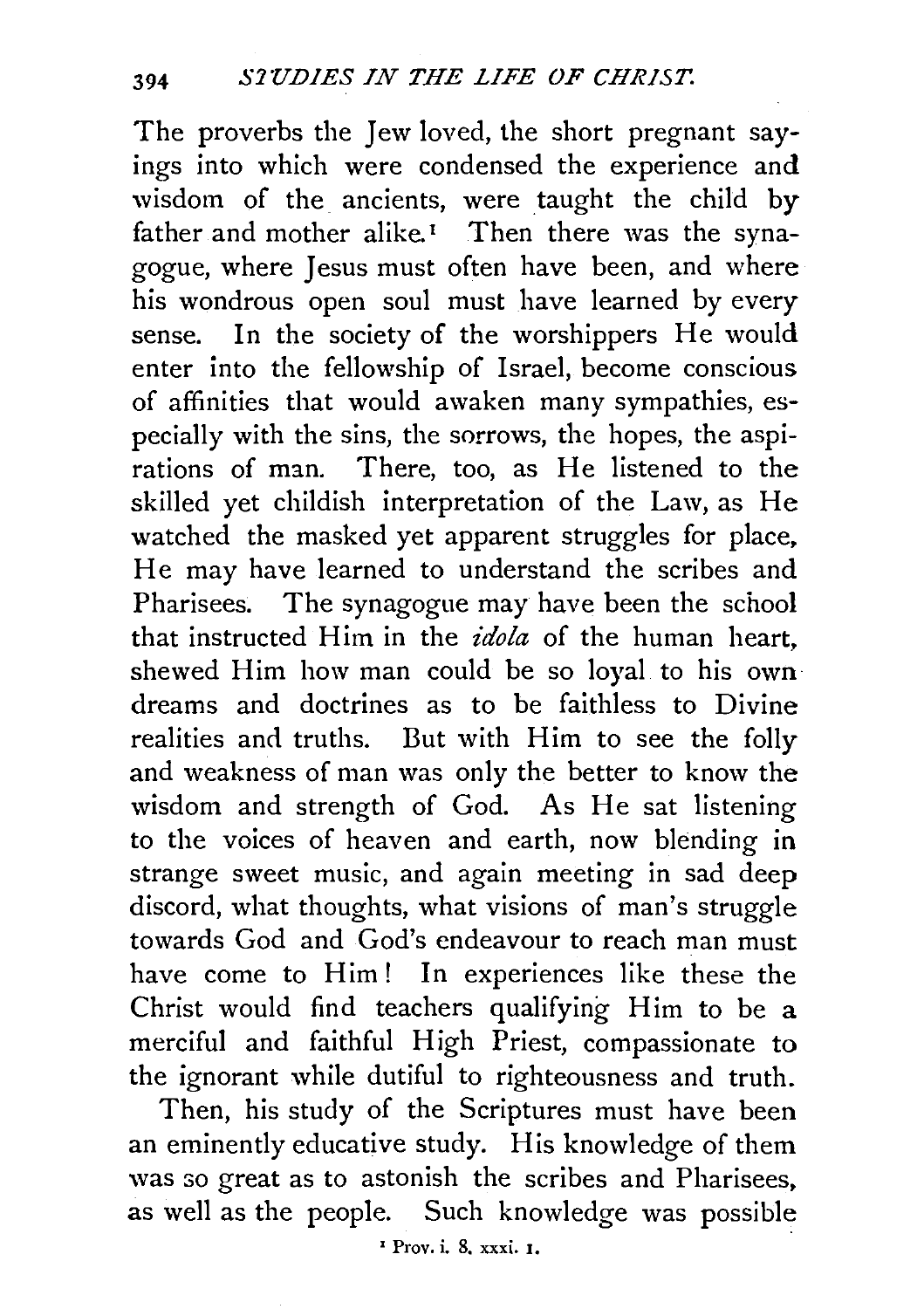only to years of study and meditation, and years so spent must have been full of the noblest formative and informative influences. Those old Hebrew books, with their great thoughts as to God, their strong faith in his righteous rule and high purposes, their record of man's sin and error, yet resolute and pathetic endeavour after the light, must have enabled the mind of the Christ to penetrate as from below the mysteries of the Divine nature, to see as from above the miseries of the human. And as He became conscious of their meaning, He must also have discovered that light did not always signify sight, that in man false or half-vision often made the luminous worse than the dark. And so the Scriptures would awaken Him to the unity of the ages, the kinship of the earliest with the latest, the grand Divine purpose that man in all his times and families was fulfilling, though seldom with the consciousness that his acts were being used to promote, the ends of God. He has been to us the interpretation of the Scriptures, the fulfilment of the Law and the Prophets; but before He could be so to us they must have been as an interpreter to Him, revealing Himself to Himself, translating, as it were, reminiscence into knowledge. Study of the written word became fellowship with the Living Will, and the visible Son rested consciously in the embrace of the invisible Father.

But Nature is to the spirit that loves her as great an educator as the Scriptures. The modern poet that knew and loved her best has made us feel how she can teach and exalt, creating

> sensations sweet, Felt in the blood, and felt along the heart, And passing even into our purer mind, \Vith tranquil restoration ;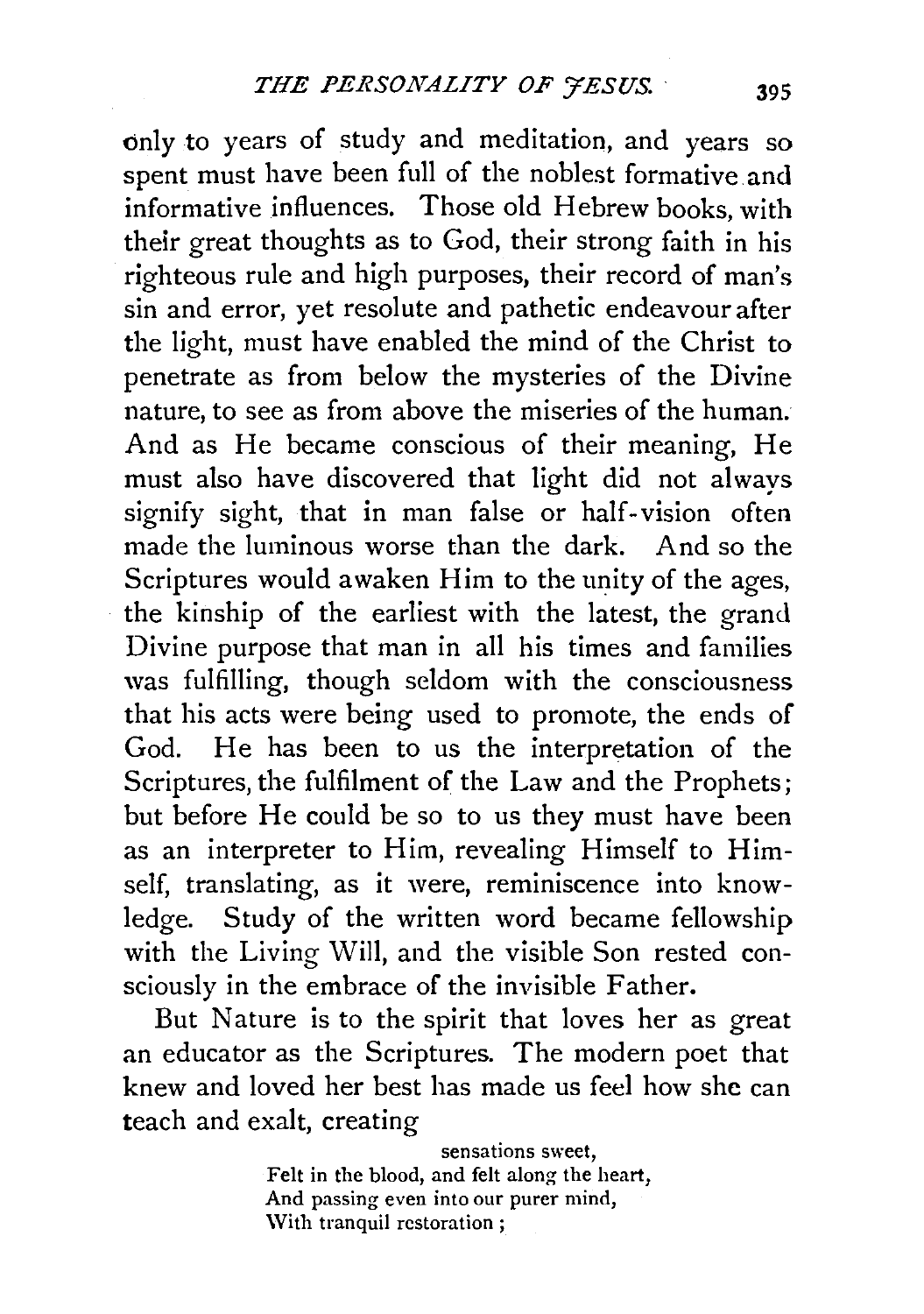how in her presence one can hear "the still sad music of humanity," and enjoy

> that serene and blessed mood In which the affections gently lead us on, Until the breath of this corporeal frame, And even the motions of our human blood, Almost suspended, we are laid asleep In body, and become a living soul.

Now, the purest calmest Spirit earth has known could not but find nature a translucent veil revealing the Father it seemed to conceal. Nazareth is said to lie amid beauties. The hill which rises behind the city looks upon a scene of rarest loveliness; mountains that uplift their snowy heads to a heaven that stoops to kiss them; valleys fruitful, vineclad, swelling into soft ridges, melting into a plain that slopes in lines of rich beauty to the distant sea. And the scene must have been familiar to his eye, all its objects terms in which He and heaven could speak to each other, its moods moments when Father and Son could stand, as it were, face to face. His words shew how full his mind was of Nature and the truths she teaches to those that in loving her love her Maker. The brooding heaven, so distant yet so near, where shone the sun that enlightened the earth, whence came the rain and the heat that fertilized it, was at once the home and symbol of his Father.<sup>1</sup> The lily, clothed with a loveliness which shamed the splendour of Solomon; the skimming swallows by dutiful diligence to-day making care for to-morrow vain and undutiful; the sparrow that, while unloved of man, yet lived and multiplied; the sower going out to sow; the green blade breaking through the dark soil; the

*•* Matt. v. 34, 45, Yi. 9·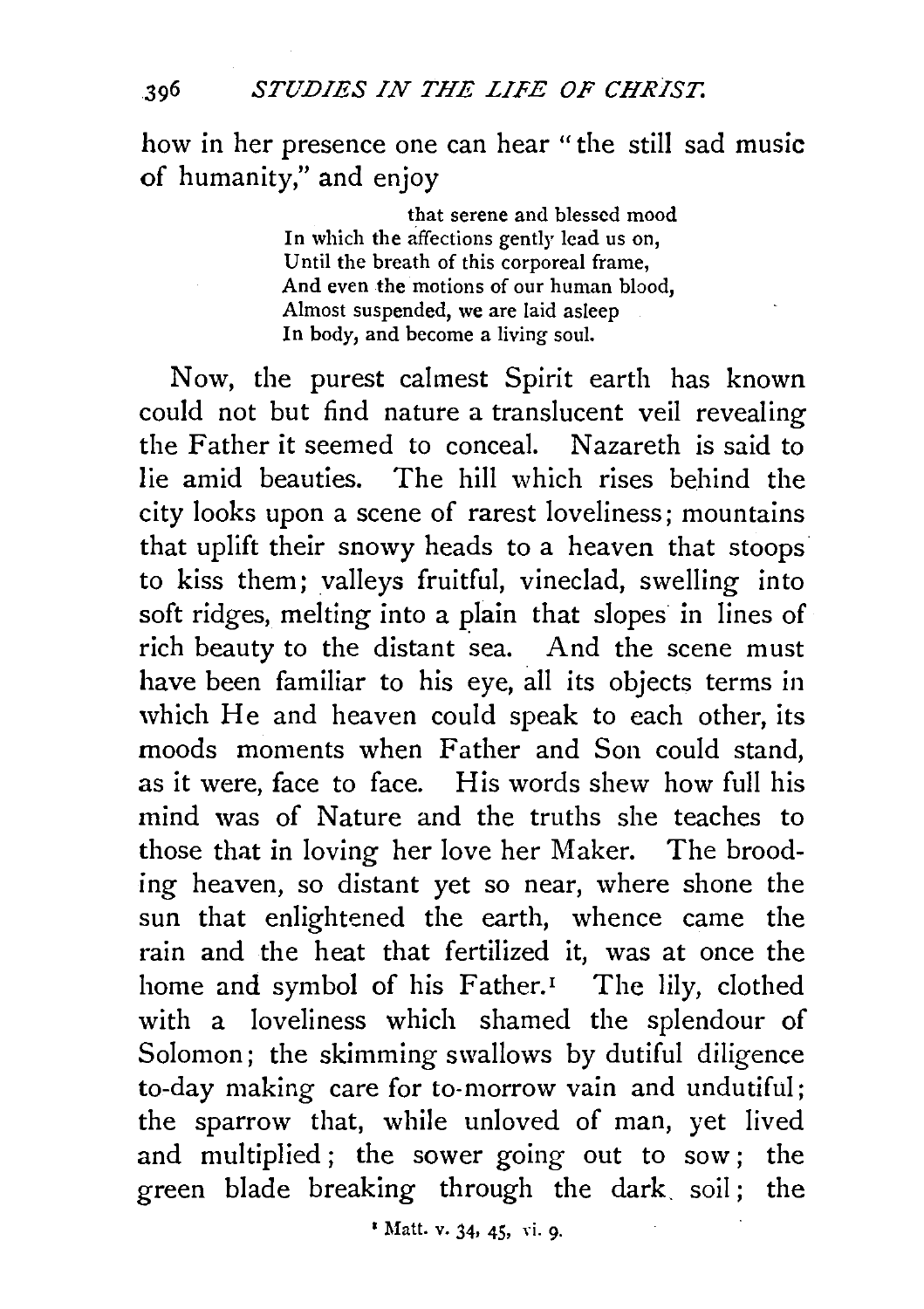fields yellowing for the sickle; the fig-tree throwing out its leaves; the vine, with its hanging clusters and grateful juices,1 had attracted his eyes, filled Him with a sense of the beauty that is everywhere in nature, of the Divine care that pervades everything and protects all life. Nature bears to us another and nobler meaning since He lived, and the meaning He found for us He must have first found for Himself. As He walked, " in pious meditation, fancy fed," on the hill that overlooks Nazareth, through the vineyards and corn-fields that clothe its slopes; as He stood on the shores of Gennesaret, watching the calm heaven mirrored in the calm lake ; his spirit in the degree that it opened to nature opened to God, and humanity became in Him conscious of its Divine affinities, at one with the Father.

But man cannot be educated without Society ; his nature cannot develop all its energies or breathe out all its fragrance in solitude. The teacher of man must know men, must be taught of men, that he may teach man. And Jesus was not denied the education society alone can give. He had the discipline that comes of social duty. He was a Son and Brother, fulfilled the duties proper to relations so near and tender, experienced and enjoyed the affections that brighten the home. He was not a father, yet it is almost certain that He knew paternal cares. He was the first, but not the only child of Mary ; and it is more than probable that Joseph died during the youth or early manhood of Jesus. On the death of the father, the eldest Son would inherit his responsibilities, become the

<sup>. &#</sup>x27; Matt. vi. 25, 26, 28-30, x. 29, 31 ; Luke xii. 6, 7; Matt. xiii. 3, ff.; Mark iv, *28;* John iv. *35;* Matt. xxi. 19, xxiv. 32, xxvi. 21; John xv. I, ff.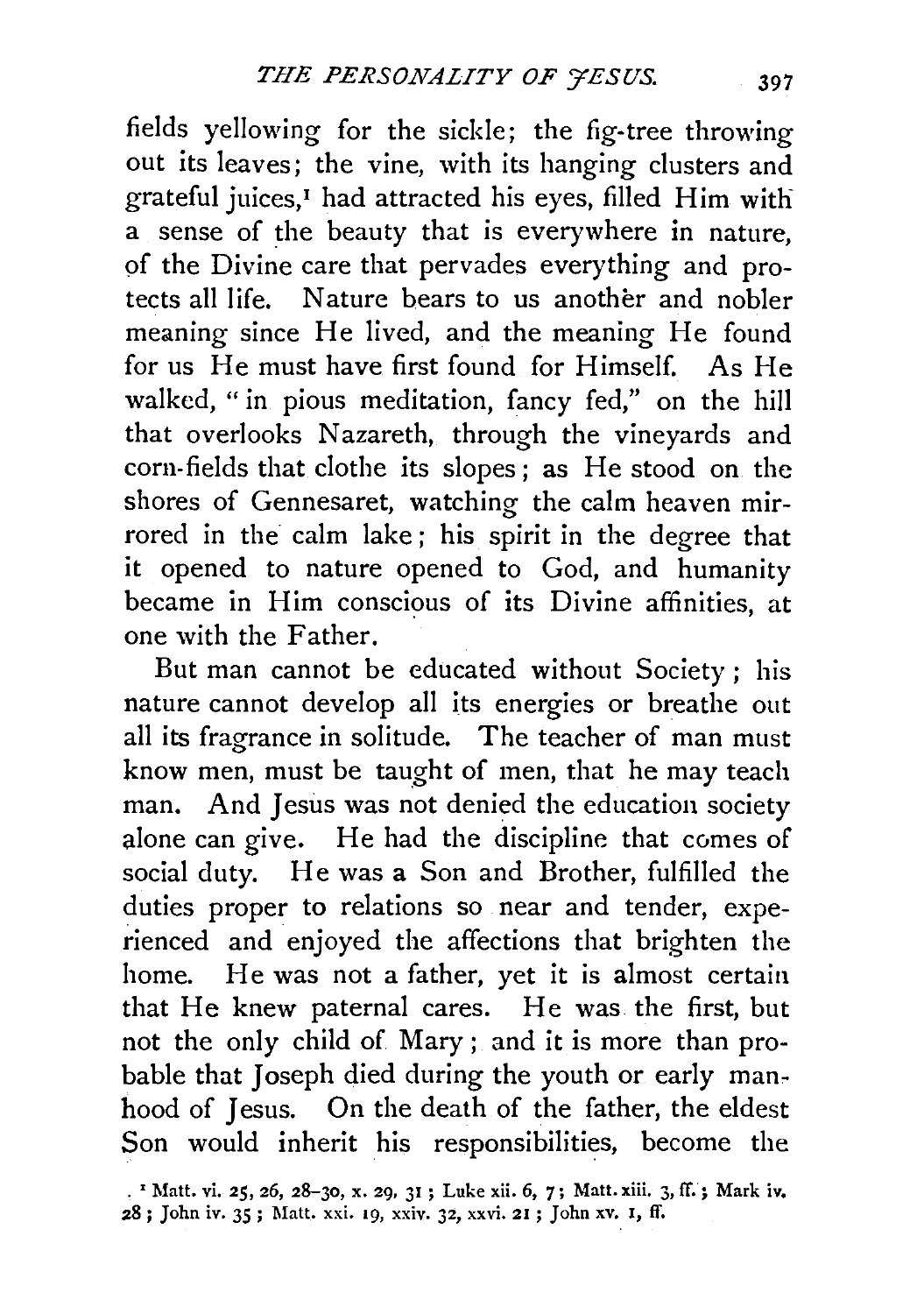guardian and bread-winner of the family. And so to Him was granted the Divine discipline of toil, of labour for the bread that perisheth, yet undergone because of relations that are imperishable. Work for home is a noble education. It makes man forethoughtful, unselfish, dutiful to the weak, tender to the sorrowful, mindful of the loving. It had been a calamity to Himself and his mission had our Christ been deprived of so grand yet so universal a discipline. He was not, and it was, perhaps, the condition of his sympathy with poverty and toil. His own mother may have been the widow that cast her mite into the treasury,<sup> $I$ </sup> and his own may have been a heart pierced and touched by a child's cry for bread.<sup>2</sup> The education of Christ has been the education of man. What He learned in society and the home has helped Him to soften the heart and sweeten the relations of society throughout the world.

But we must now study the Personality formed under these varied influences. We cannot see the process, only the result. The man in germ, the Personality in the making, we see but once,<sup>3</sup> yet the once is almost enough. The child has come with his parents to Jerusalem. The city, the solemnities, the temple, the priests, the sacrifices, the people, have stirred multitudinous new thoughts in the boy. He becomes for the moment forgetful of his kin, conscious of higher and diviner relations, and seeks light and sympathy where they were most likely to be found-in the temple, and with the doctors. It is an eminently natural and truthful incident. The ideal Child, wise in his innocent simplicity, seeks the society of simple but learned age,

 $\frac{1}{2}$  Mark xii. 42.  $\frac{1}{2}$  Matt. vii. 9.  $\frac{1}{2}$  Luke ii. 41, ff.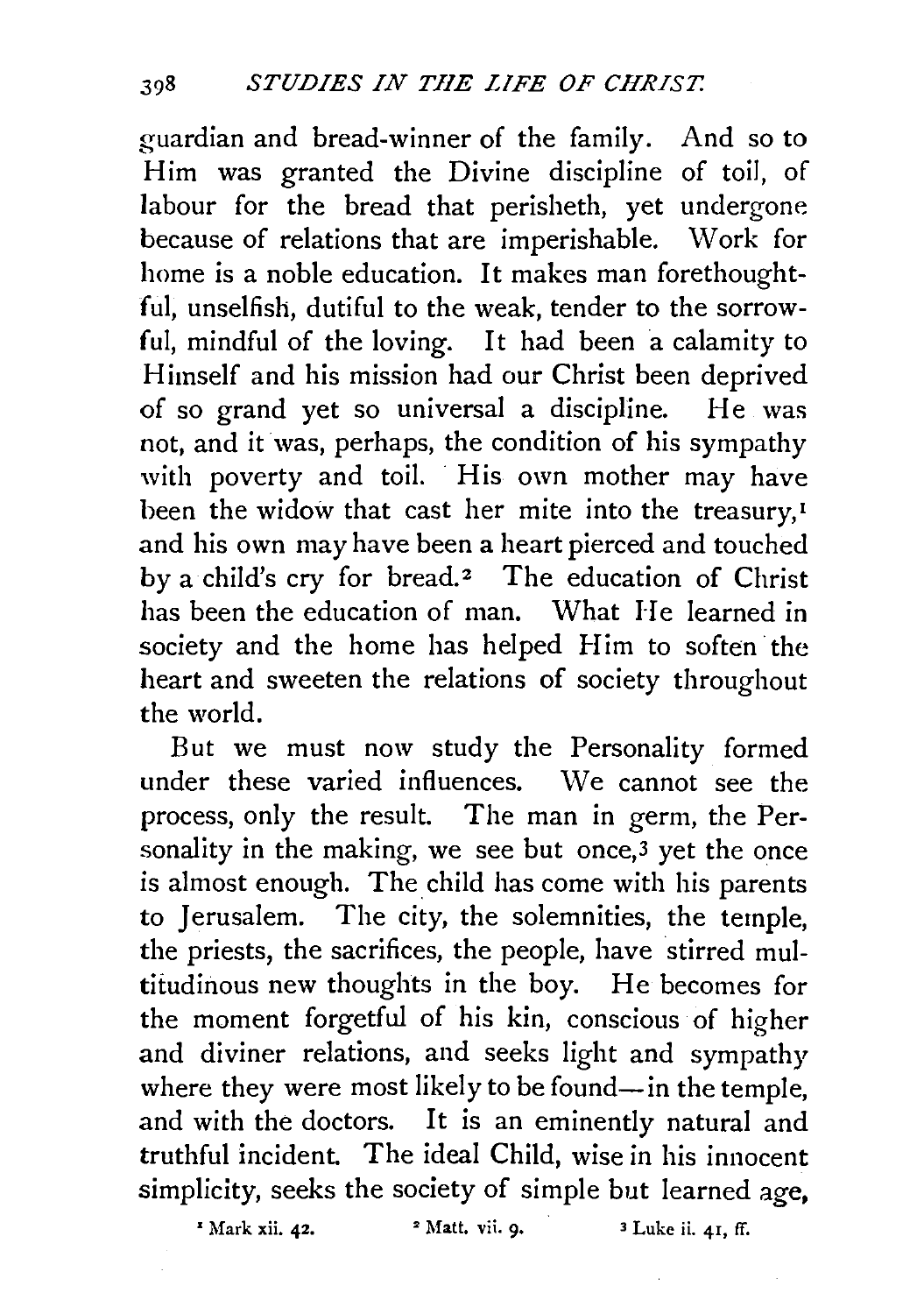feels at home in it, wonders only, when sought and found, that it could be in his mother's mind other than it was in his own. The light that streams from the question, "' Wist ye not that I must be among my Father's matters,' in his house, in search of his truth, mindful of his purposes ? " illumines the youth, and makes him foreshadow the man. For He who as boy was anxious to be absorbed in his Father and his Father's affairs, became as man the conscious abode of God. Here, indeed, emerges the sublimest and most distinctive feature of his Personality. In Him, as in no other, God lived; He lived as no other ever did in God. Their communion was a union which authorized the sayings, "I and the Father are one;" "He that hath seen me hath seen the Father." His consciousness was full of God, was consciousness of God. Fellowship with man did not lessen it; solitude only made it more real. The society of the sinful did not disturb his serene certainty, or becloud for a moment his sense of the indwelling Presence. Amid faithless friends and bitter foes, in the shadow of his doom and the exhaustion of his great sorrow, in the agony of the garden, the desertion and death of the cross, He was never without the clear and certain consciousness of the Father's presence. And this so distinctive feature of his Personality has made Him of pre-eminent religious significance. Since Jesus lived, God has been another and nearer Being to man ; and the reason lies in that universal and ideal significance of his Person which made it a symbol as well as a reality, and a symbol which shewed that what God was to Jesus He might be to every man, what Jesus was to God every man ought to be. He who sails across an unknown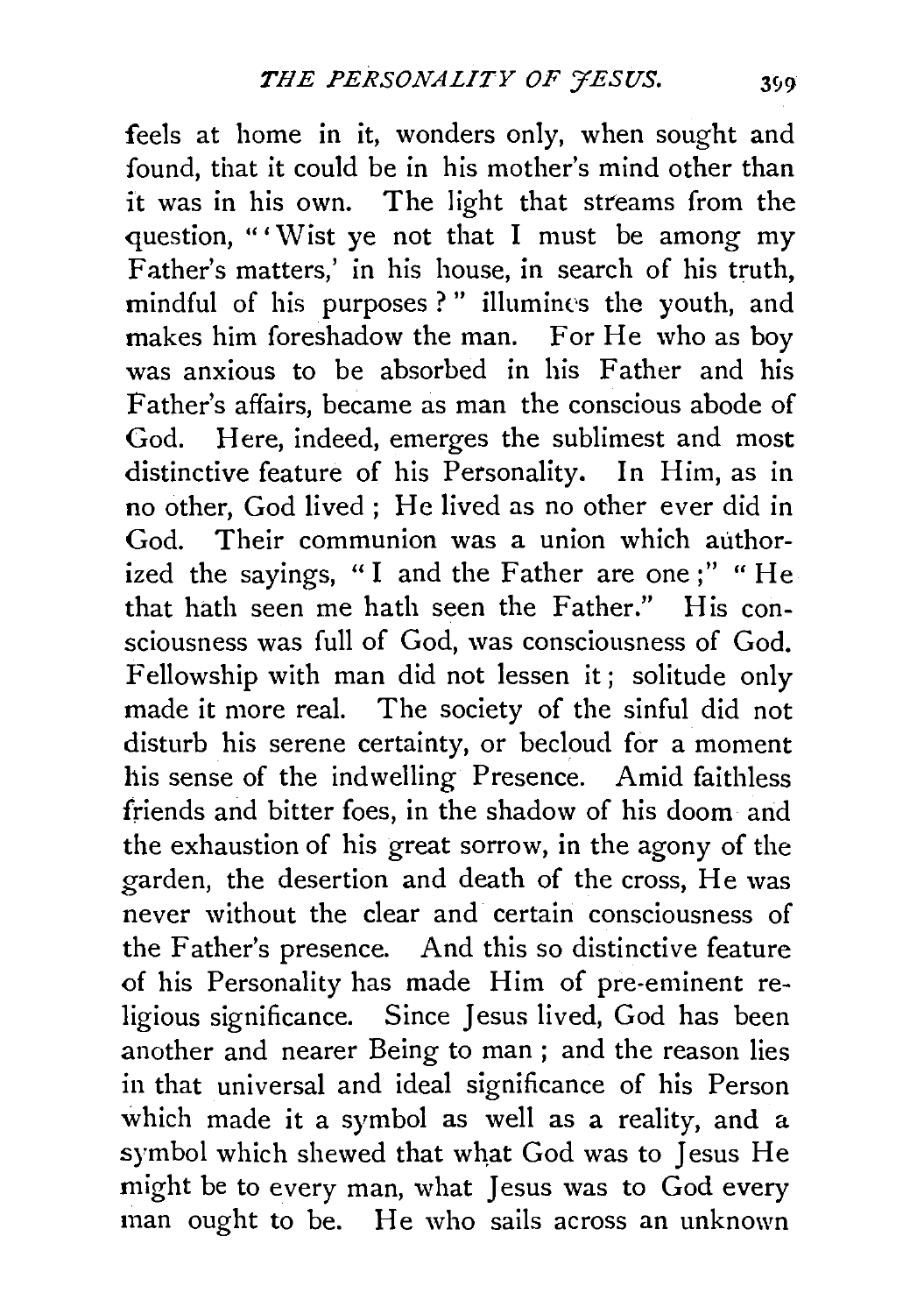sea and finds beyond it a continent is named a discoverer; and so Jesus, in the region of the Spirit, standing where no one in human form ever stood before, found a new relation to God, and became the Founder of a pew religion for man. His Personality became the creative type of a new and more filial relation to God: since his day we have inherited the spirit of sons, and can cry, "Abba, Father."

But his relation to Man was in its kind and degree as perfect as his relation to God. It rested on a conception at once truthful and generous. He conceived God as He is, and loved Him because He is Love; He conceived man as he ought to be, and loved him for the sake of the Divine ideal hidden under the depraved reality. Jesus loved holiness and hated sin. Evil was not in Himself, and his aversion to it was the radical and invincible aversion of a whole and holy nature. Yet He did not allow his hatred of the sin to become hatred of the sinners. He discovered within the evil a soul of good, and, what was even more, made them conscious of the discovery and the promise it contained. · Men offensive to the traditional and typical religious character are seldom treated with mercy. A double and ineradicable suspicion almost always stands in the way of reaching and restoring outcasts-their suspicion of the respectable and the religious, and the suspicion the respectable and religious have of them. A studiously correct society has ever found excommunication and exclusion of the evil easier and safer than reconciliation and restoration, But Jesus made his way to the outcasts, became their Friend in order that they might become his, and as his, friends of righteousness. Men whose goodness was. of the con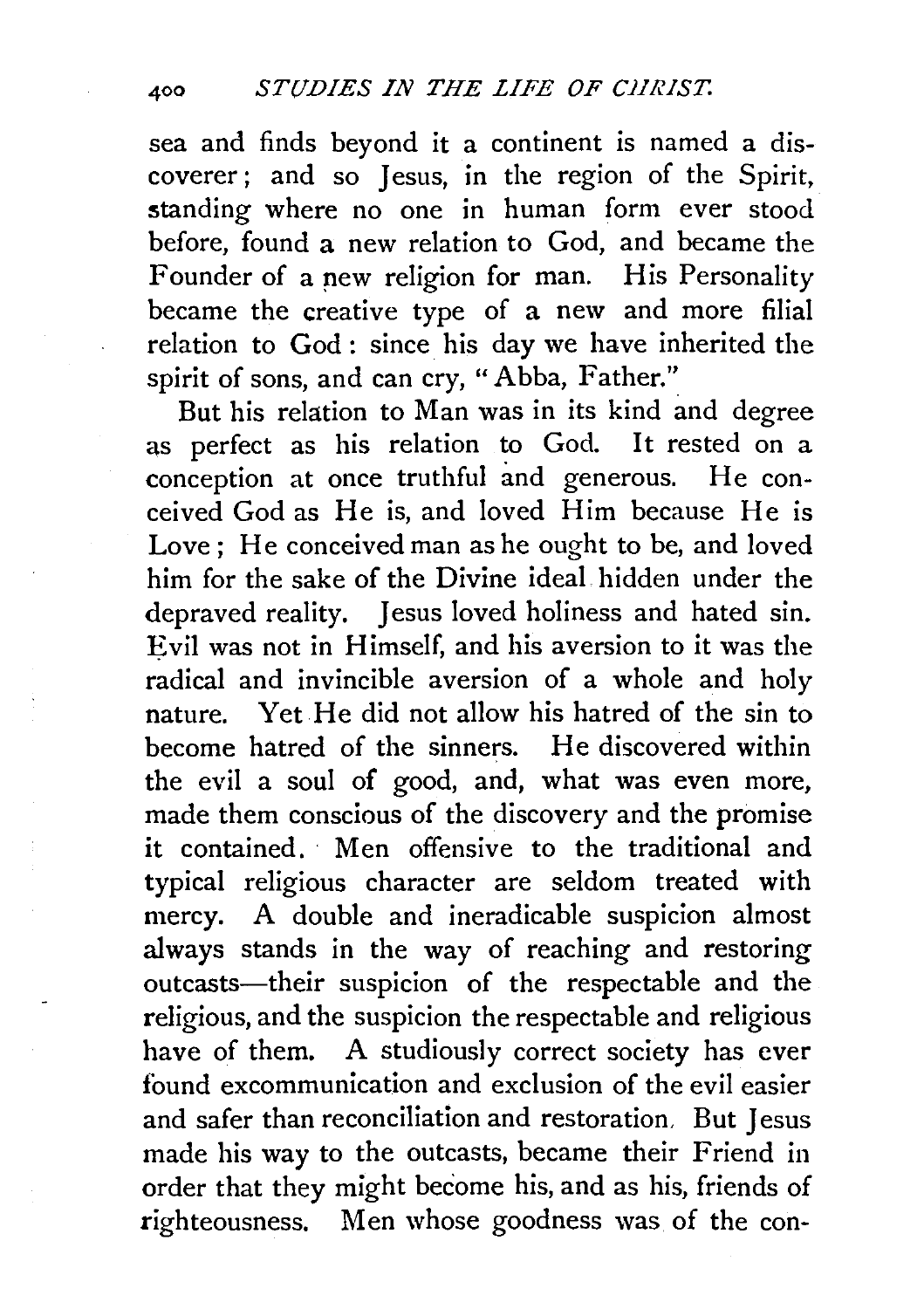ventional type thought they had condemned Him when they had named Him "the friend of publicans and sinners." But his friendship was justified by its results; it did not make *Him* a publican and a sinner, while it made men who were either or both friends of righteousness and truth. His relation to the evil was absolutely unique. He did not satirize or sneer at the sins and follies of men, like the cynic. Cynicism does not so much hate evil as despise folly; and, while it may keep the respectable from open vice, it can never restore the vicious to virtue. He did not, like the conventional moralist, hold Himself aloof from the fallen. The separation he enjoins may prevent the deterioration of the good, but can never promote the amelioration of the bad. Jesus, on the other hand, did not ailow the man's evil to hide the man—saw that he was a man in spite of the evil. In every one there was an actual and an ideal -the actual might be his own, but the ideal was God's. Whatever the man might have made himself, there still remained the possibility of his becoming what God had intended him to be. And this belief of the Divine possibility within the depraved reality made Jesus seek, that He might save, the lost. The goodness He incarnated could vanquish man's evil, while the evil could not vanquish it. He had the purity which could see the best things in the worst man as well as the holiest and loveliest things in God ; and when purity is hopeful of the impure, the impure themselves can hardly despair. And so the hope that lived in the Saviour was planted in the lost ; what He believed possible they too came to believe, and the belief was at once translated into sublime and singular reality-the lost were saved.

But the relation of Jesus to Righteousness was as VOL. VII. 26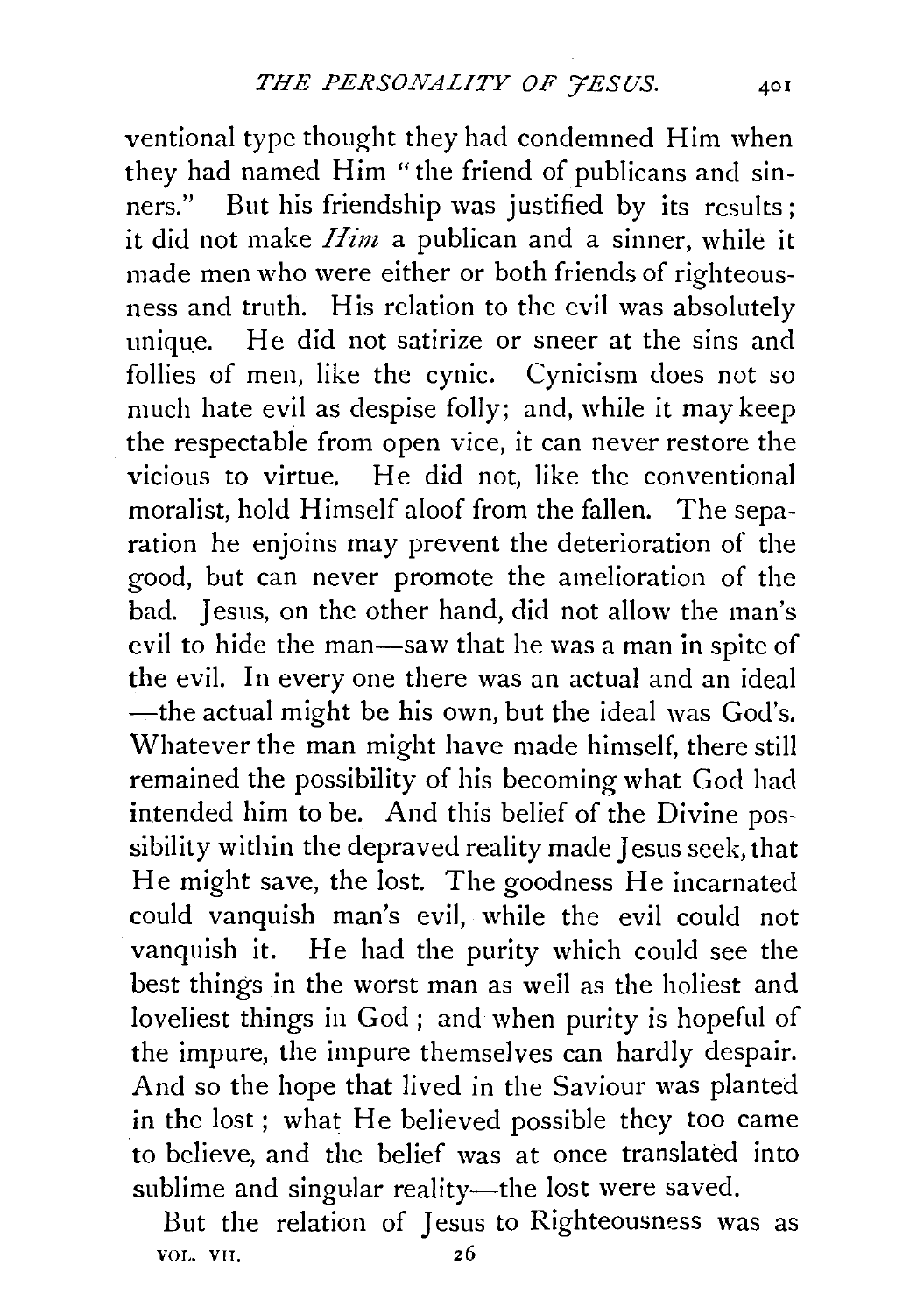perfect as his relation to God and man. His moral ideal was the highest. He lived to do the will of God: His beatitudes were moral, the good was the blessed man. But it is significant that one whose ethical ideal was so exalted had Himself no consciousness of sin, confessed to no sense of guilt, to no failure in obedience. In one constituted like Jesus, to be without the sense of sin was to be sinless, to be conscious of no disobedience was to have always obeyed. And this becomes the more evident when his goodness is seen to be spontaneous, without effort, the free and joyous outcome of a nature so happy as to have been always holy. His calm and serene soul knew no struggle, no conflict of the flesh and spirit such as made the experience of his greatest apostle so tragic. He knew sorrow, but it was the sorrow of the heart that weeps for sin, not of the conscience that reproves it. And the character that expressed this spontaneous obedience was a harmony of blended opposi:c ;. He was so gentle as to draw the love and trust of little children, as to conquer the suspicion and fear the fallen ever feel towards the holy ; but He was so stern as to rebuke hypocrisy in words that still burn, so strong as to resist evil till it vanquished his life in revenge for its failure to vanquish his will. He was " meek and lowly in heart," had no love for place or power, no lust of wealth or position, no craving for the fame that is the last infirmity of noble minds; but yet He claimed a majesty so august that beside it Cæsar's was the merest mock royalty. He had singular independence, a will so strong that m thing could unfix its re3olution or divert it from its chosen path; but yet He was so dependent that in his deepest agony He sought the sympathy and presence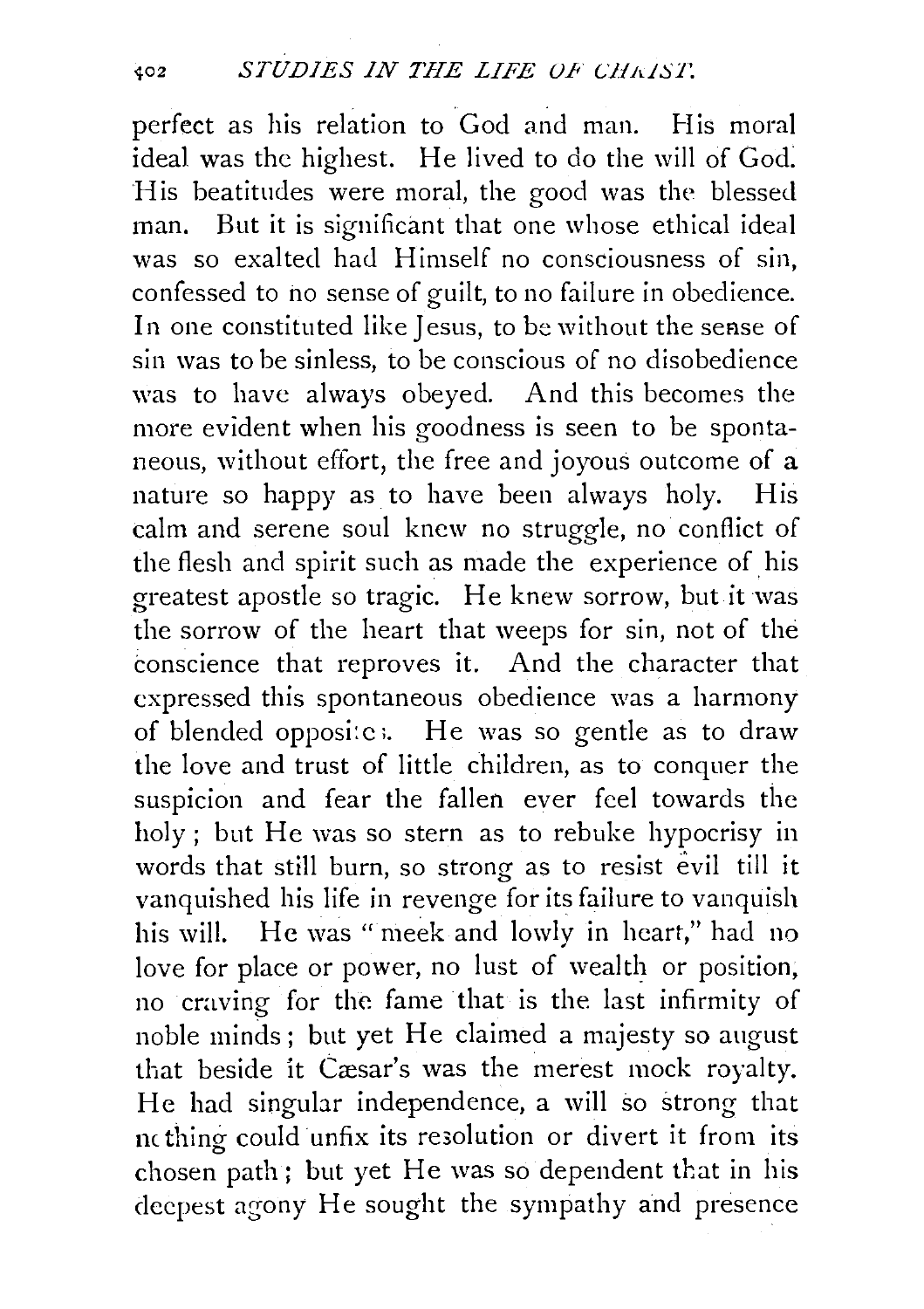of man. These features of his character are but phases of his obedience. The principle that rules Him is one; the forms which express his loyalty to it are many. His nature is good and his goodness spontaneous, but it ever assumes the aspect appropriate to the moments of his many-sided and significant life.

These phases and features of his Personality emerge in his teaching, give to it its most distinctive characteristics. His words as to God but express truths represented in his own relation to the Father. The love from heaven that filled and surrounded his soul became articulate in his sayings and parables. What He experienced He expressed; the God He knew He made known: and as we enter into the truth He embodied and revealed, we enter into a relation to the Father akin to his. And as He thought, felt, and acted towards man, so He taught concerning him. His words witness to his faith in the Divine possibilities that still live in the most depraved man, and witness, too, to the yearning of the Supreme Goodness we call God after his broken and buried image. The parables that speak of the shepherd that seeks till he finds his lost lamb; of the woman that lights the candle and searches for the coin she can ill spare ; of the father who watches for the return of the prodigal, and receives him with weeping joy; represent the Divine side of his mission, the attitude of his own unique Personality to the fallen and outcast. And the sermons and parables that enforce and illustrate the righteousness He loved, the virtues He instituted or made possible, obedience of the one righteous Will, imitation of the perfect God, forgiveness, prayerfulness, truthfulness, purity, faith, charity, love to the stranger, sympathy with the suffer